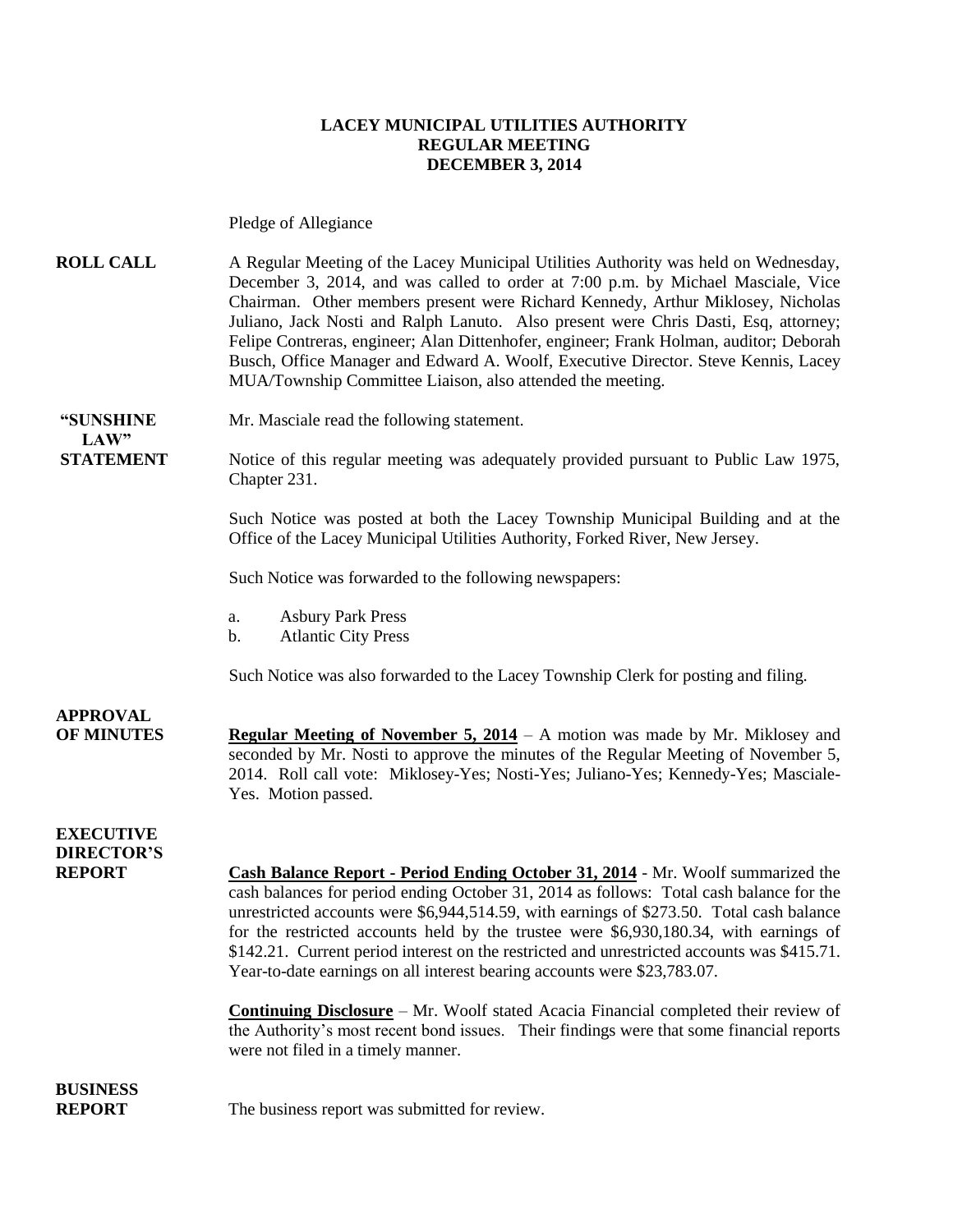# **ENGINEER'S**

**REPORT Resolution 2014-61 – Preliminary Sewer and Water Approval – Bob's Square Deal – Concia-Mera Holdings, LLC.** – Mr. Dittenhofer stated his office received the application and plans for preliminary sewer and water approval for Bob's Square Deal – Concia-Mera Holdings, LLC., Block 113, Lot 2. The applicant is proposing to construct a 6,000 SF hardware store and a 3,000 SF warehouse space on the east side of Route 9 between Beach Boulevard and Clearwater Drive. The applicant proposes to connect to an existing curb stop in the right-of-way of Route 9 and install a 1" water service for the building. The applicant also proposes to connect to an OCUA manhole located in an easement on the property and install a sewer main extension and service for the building. On recommendation by the Authority's engineer, a motion was made by Mr. Miklosey and seconded by Mr. Kennedy to adopt *Resolution 2014-61, Resolution of the Lacey Municipal Utilities Authority, County of Ocean, State of New Jersey, Preliminary Sewer and Water Approval, Bob's Square Deal – Concia-Mera Holdings, LLC, Block 113, Lot 2.* Roll call vote: Miklosey-Yes; Kennedy-Yes; Nosti-Yes; Juliano-Yes; Masciale-Yes. Motion passed.

> **Resolution 2014-59 – Acceptance of Maintenance Bond – Release Performance Bond and Final Payment – C.1.01 Pump Station Hydraulic Comminutor - Derstine Company, LLC** – On recommendation by the Authority's engineer, a motion was made by Mr. Miklosey and seconded by Mr. Nosti to adopt *Resolution 2014-59, Resolution of the Lacey Municipal Utilities Authority, County of Ocean, State of New Jersey, Accepting Maintenance Bond and Authorize Release of Performance Bond and Final Payment for C.1.01 Pump Station Hydraulic Comminutor, Derstine Company, LLC.*  Final payment amount is \$6,550.00. Roll call vote: Miklosey-Yes; Nosti-Yes; Juliano-Yes; Kennedy-Yes; Masciale-Yes. Motion passed.

> **Water Treatment Plant No. 1 Upgrades** – Mr. Dittenhofer stated the electrical service to well No. 8 is currently being installed by JCP&L and expects it to be completed within the next couple of weeks.

> **Meter Installation** – Mr. Dittenhofer stated contracts are ready for signature and a preconstruction meeting is scheduled for December 5<sup>th</sup>.

> **Cleaning and Televising – Contract No. 8** - Mr. Dittenhofer stated contracts are ready for signature and a preconstruction meeting is scheduled for the second week in December.

## **ATTORNEY'S**

**REPORT Liberty Overhead Door Site Plan** – Mr. Dasti stated his office reviewed correspondence concerning this application.

> **Lacey Planning Board Compliance Issues** - Mr. Dasti stated his office forwarded to the Authority the Deed of Consolidation which resolves the compliance issues from their office.

**James Peirano** – Mr. Dasti recommended this issue be discussed in closed session.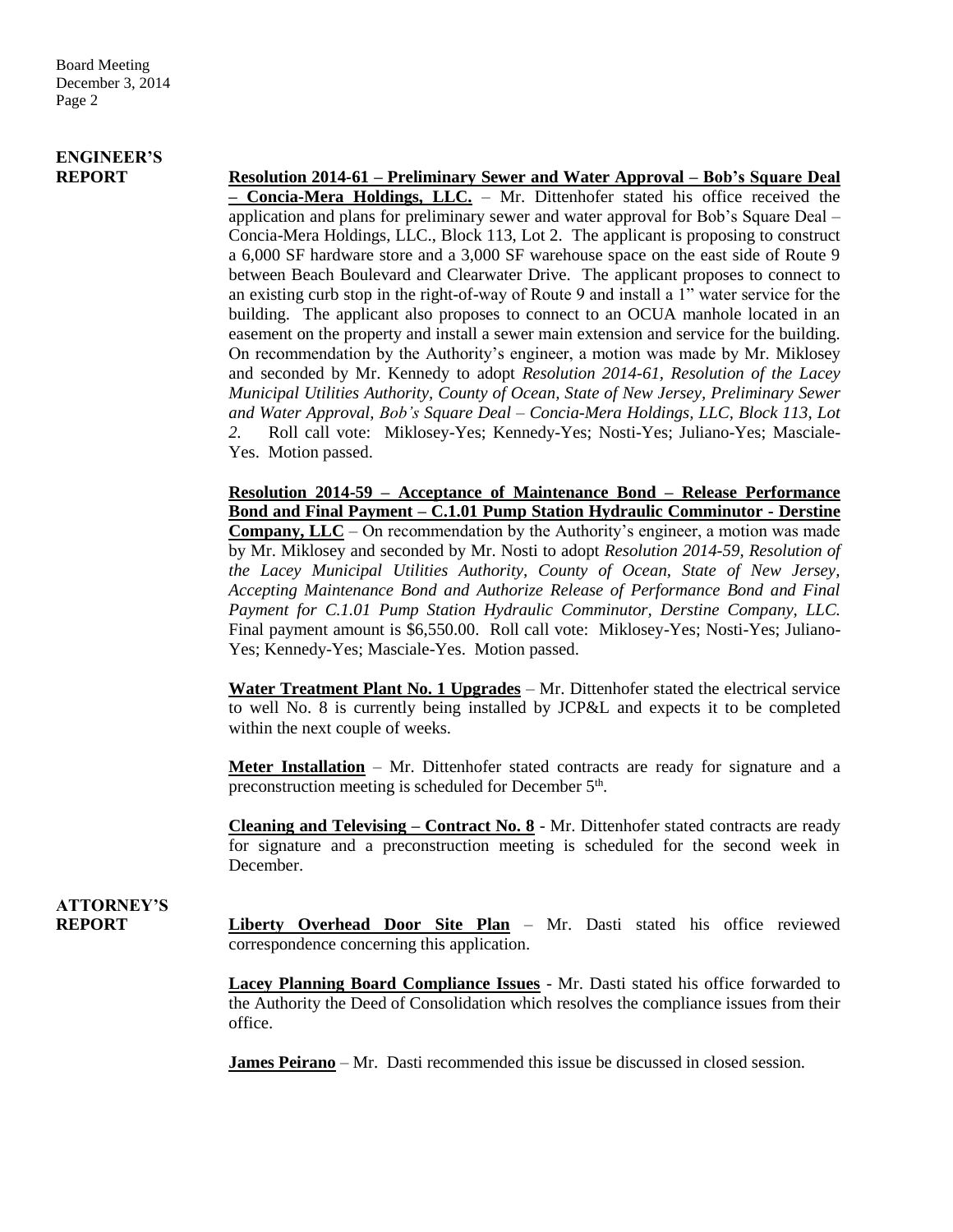> **C.1.01 Pump Station Hydraulic Comminutor** – Mr. Dasti stated his office received and approved the close-out documents including the maintenance bond and wage certification.

# **AUDITOR'S**

**REPORT Status Report – Month Ending October 31, 2014** – Mr. Holman reported user charges for sewer and water resulted in a favorable variance for the month. Delinquency charges had a favorable variance on both water and sewer. Interest income had an unfavorable variance due to investments not performing as well as expected.

> **Resolution 2014-60 – Adoption of 2015 Sewer and Water Budget -** On recommendation by the Authority's auditor, a motion was made by Mr. Miklosey and seconded by Mr. Juliano to adopt *Resolution 2014-60, Adoption of 2015 Sewer and Water Budgets*. Roll call vote: Miklosey-Yes; Juliano-Yes; Nosti-Yes; Kennedy-Yes; Masciale-Yes. Motion passed.

### **CORRESPONDENCE**

**Mr. & Mrs. Cooper, Fairview Lane** - Requesting relief of utility bill, due to broken pipe. Since the water that leaked did not go into the sewer system, a motion was made by Mr. Kennedy and seconded by Mr. Miklosey to grant a credit adjustment on the sewer charges in the amount of \$22.64 (11,000 gallons). Roll call vote: Kennedy-Yes; Miklosey-Yes; Nosti-Yes; Juliano-Yes; Masciale-Yes. Motion passed.

**Carol McElwee** – Ms. McElwee was present requesting reimbursement of plumbing charges in the amount of \$90.95 that she incurred due to a sewer back up. She explained there was a sewer backup due to a blockage in the pipes in the street. The cause of this blockage was tree roots that got into the pipe. Mr. Woolf stated LMUA personnel dug up the street and removed the roots.

Mr. Woolf discussed this situation with the Chairman and it was determined that the tree that caused the blockage was located on Ms. McElwee's property. Since a lot of time and manpower was spent to rectify the situation, the Chairman recommended forgiving the labor charges, but unable to reimburse her for the contractor's charge.

Ms. McElwee's son was also present and indicated the blockage was in the easement area next to the road. He also stated this happened 10-15 years ago in the same place, and feels it was not patched correctly the first time. Mr. Masciale asked if the easement area is on their property. Mr. Woolf stated it is in the right-of-way. He explained there is a cleanout in the 10-foot right-of-way which distinguishes responsibility between the homeowner and the utility. Mr. Woolf stated the supervisor indicated the roots began to enter the sewer pipe right at the cleanout location in the 10 foot right-of-way.

Mr. Nosti asked what kind of connection is currently in place. Mr. Woolf stated typically a PVC is used - either a glued fitting or gasket. Mr. Nosti stated if it is a glued fitting the roots should not penetrate it. If it is a hub and spicket the roots could penetrate it. On a repair like this it should be replaced with a glued connection to prevent this from happening in the future. They had no choice but to tie into a hub and spicket. Mr. Woolf stated there are chemicals that can be applied periodically to kill roots in the sewer line if it is a continuing problem. A motion was made by Mr. Miklosey and seconded by Mr. Juliano to give a credit in the amount of \$90.95. Roll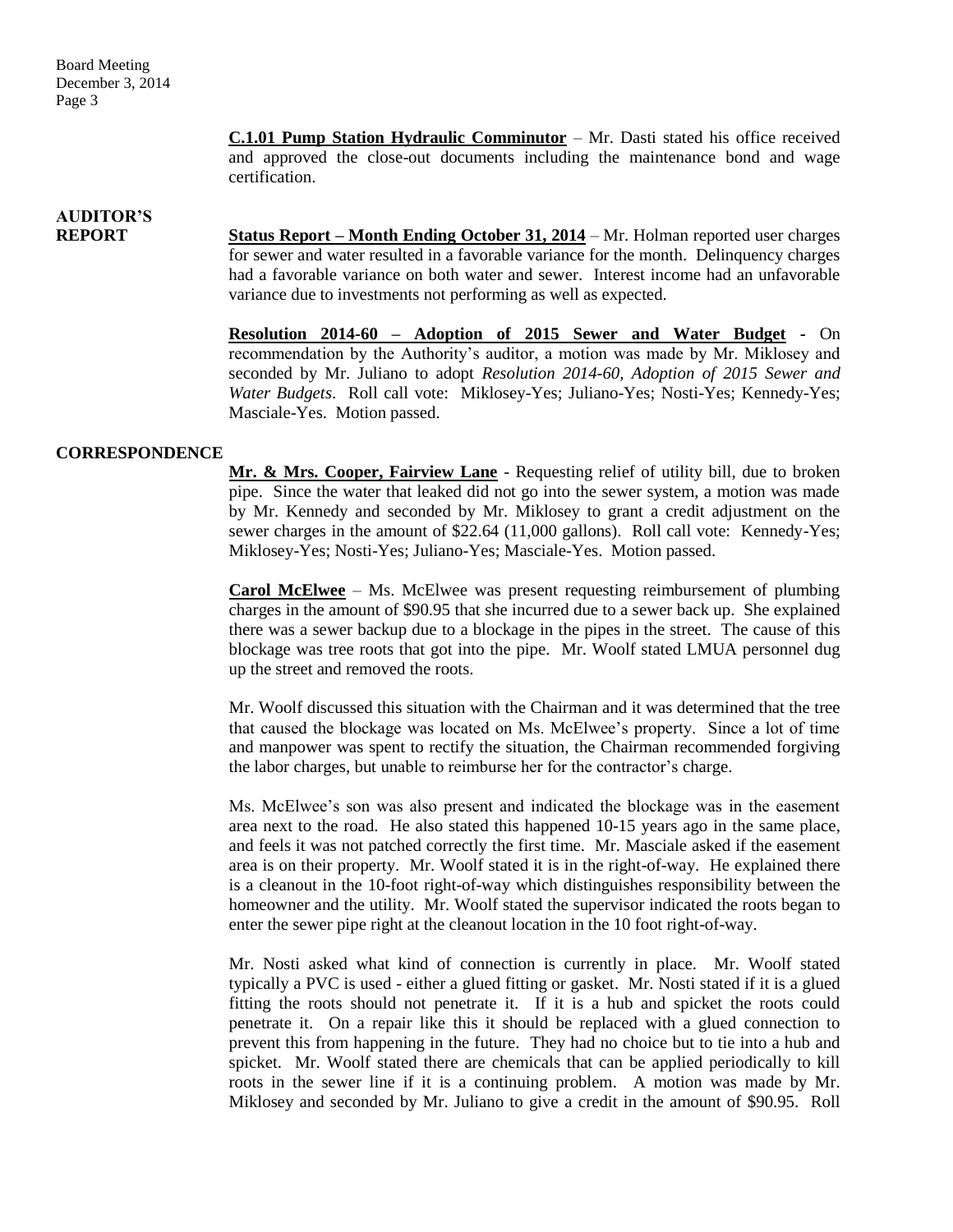> call vote: Miklosey-Yes; Juliano-Yes; Nosti-Yes; Kennedy-Yes; Masciale-Yes. Motion passed.

> **Mr. & Mrs. Nielsen, Laurel Blvd**. - Requesting relief of utility bill and removal of late charge, due to leaking soaker hose. Mr. Woolf explained the customer had a soaker hose for irrigating his landscaping. Ms. Busch stated she spoke with the customer and they indicated it had been running, but the hose burst and that is what caused the excessive usage. Mr. Woolf pointed out there are policies on irrigation and this has been going on for some time. Mr. Masciale recommended a one-time credit adjustment. Should there be another event in this regard, the customer will be responsible. Since the water that leaked did not go into the sewer system, a motion was made by Mr. Miklosey and seconded by Mr. Kennedy to grant a one-time credit adjustment on the sewer charges in the amount of \$503.11 (106,000 gallons), and credit of late fees. Roll call vote: Miklosey-Yes; Kennedy-Yes; Nosti-Yes; Juliano-Yes; Masciale-Yes. Motion passed.

> **Katherine Scott, Richmond Dr.** - Requesting relief of utility bill, due to outside shower pipe leak. Since the water that leaked did not go into the sewer system, a motion was made by Mr. Kennedy and seconded by Mr. Miklosey to grant a credit adjustment on the sewer charges in the amount of \$22.64 (11,000 gallons). Roll call vote: Kennedy-Yes; Miklosey-Yes; Nosti-Yes; Juliano-Yes; Masciale-Yes. Motion passed.

> **Guido Aceto, Continental St.** - Requesting relief of utility bill, due to leaking spicket. Since the water that leaked did not go into the sewer system, a motion was made by Mr. Kennedy and seconded by Mr. Miklosey to grant a credit adjustment on the sewer charges in the amount of \$74.20 (24,000 gallons). Roll call vote: Kennedy-Yes; Miklosey-Yes; Nosti-Yes; Juliano-Yes; Masciale-Yes. Motion passed.

> **McDonalds of Lacey/Lawrence Larsen** - Requesting relief of utility bill, due to leaking toilets. Based upon the available information, a waiver of the service charges could not be supported.

> **Melissa Verone/Sesini, Lawrence Drive** - Requesting relief of utility bill, due to high usage. Since the water that leaked did not go into the sewer system, a motion was made by Mr. Kennedy and seconded by Mr. Miklosey to grant a credit adjustment on the sewer charges in the amount of \$105.50 (34,000 gallons). Roll call vote: Kennedy-Yes; Miklosey-Yes; Nosti-Yes; Juliano-Yes; Masciale-Yes. Motion passed.

> **Fay Burke, Laurel Blvd.** - Requesting relief of utility bill, due to leaking pipe. Since the water that leaked did not go into the sewer system, a motion was made by Mr. Kennedy and seconded by Mr. Miklosey to grant a credit adjustment on the sewer charges in the amount of \$15.08 (13,000 gallons). Roll call vote: Kennedy-Yes; Miklosey-Yes; Nosti-Yes; Juliano-Yes; Masciale-Yes. Motion passed.

> **Mike Hliva, Laurel Blvd**. - Requesting relief of utility bill, due to leaking pipe. Since the water that leaked did not go into the sewer system, a motion was made by Mr. Kennedy and seconded by Mr. Miklosey to grant a credit adjustment on the sewer charges in the amount of \$191.63 (46,000 gallons). Roll call vote: Kennedy-Yes; Miklosey-Yes; Nosti-Yes; Juliano-Yes; Masciale-Yes. Motion passed.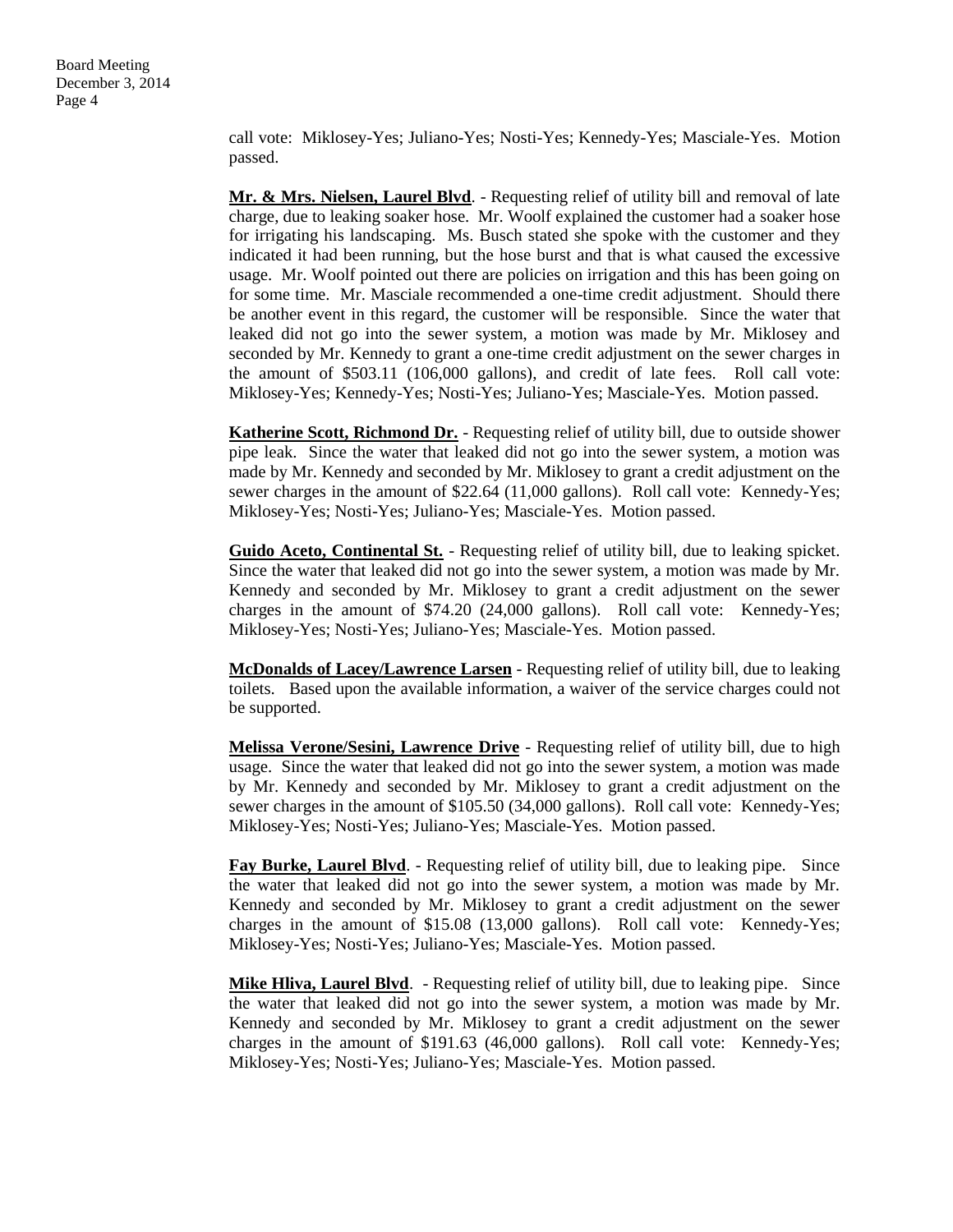## **OLD**

**BUSINESS** There was no old business to discuss.

## **NEW**

**BUSINESS** There was no new business to discuss.

### **PUBLIC BUSINESS/**

**COMMENT Candace Hannah, Sycamore Drive** - Ms. Hannah was present to request a waiver of the \$100.00 turn off/turn on charge associated with non-payment of her utility bill. She explained she is out of town four months out of the year, therefore, she did not receive her mail notifying her of the shut off notice. Ms. Hannah stated the \$100.00 fee is excessive to turn the water on and off, especially if a customer is unable to pay their utility bill in the first place. Mr. Masciale stated legally the Authority cannot waive the charge, therefore, a motion was made by Mr. Nosti and seconded by Mr. Miklosey to extend a payment plan on the \$100.00 charge. Roll call vote: Nosti-Yes; Miklosey-Yes; Juliano-Yes; Kennedy-Yes; Masciale-Yes. Motion passed. Ms. Hannah asked the Board to reconsider the rule on the \$100.00 service charge.

> **Regina Discenza, Sunrise Blvd**. – Mrs. Discenza informed the Board that Brick MUA accepts on-line bank payments. Ms. Busch stated the LMUA is presently exploring all options for accepting on-line utility payments.

## **PAYMENT OF**

**VOUCHERS** WHEREAS, the members of the Lacey Municipal Utilities Authority carefully examined all vouchers presented for payment of claims;

> **NOW, THEREFORE, BE IT RESOLVED** by the Lacey Municipal Utilities Authority that:

> 1. Said vouchers in the sum of \$909,742.44 be same are hereby approved to be paid.

- 2. Said vouchers are listed on the attached computer check register.
- 3. This resolution shall take effect immediately

A motion was made by Mr. Miklosey and seconded by Mr. Nosti to adopt the above resolution. Roll call vote: Miklosey-Yes; Nosti-Yes; Juliano-Yes, but abstains on Eastern Warehouse Distributors; Kennedy-Yes; Masciale-Yes. Motion passed.

**CLOSED** 

#### **SESSION RESOLUTION**

**WHEREAS,** Section 8 of the Open Public Meetings Act, Chapter 231, Public Law 1975 permits the exclusion of the public from a meeting in certain circumstances;

**WHEREAS**, this public body is of the opinion that such circumstances presently exist.